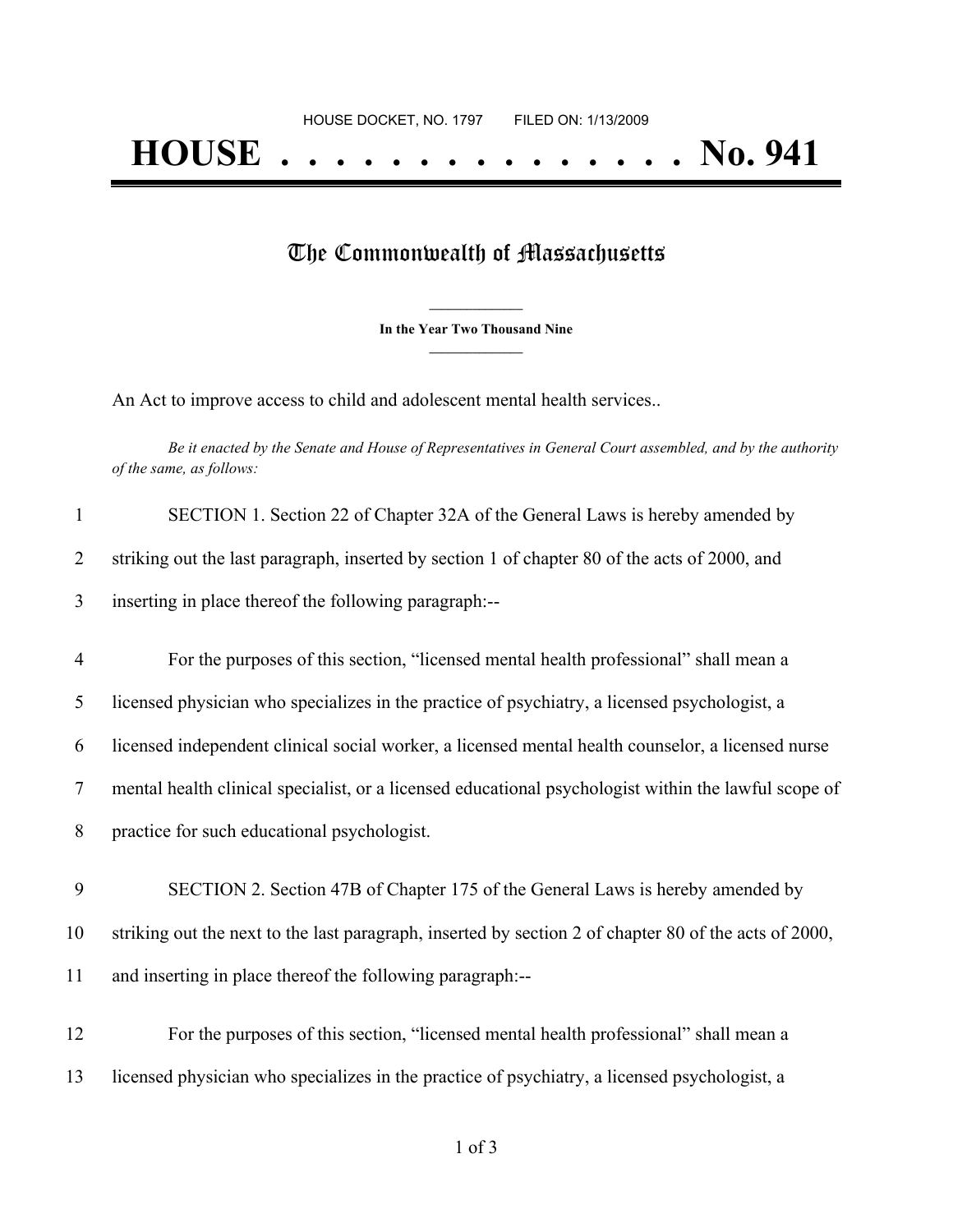licensed independent clinical social worker, a licensed mental health counselor, a licensed nurse mental health clinical specialist, or a licensed educational psychologist within the lawful scope of practice for such educational psychologist. 17 SECTION 3. Section A of Chapter 176A of the General Laws is hereby amended by striking out the next to the last paragraph, inserted by section 4 of chapter 80 of the acts of 2000,

and inserting in place thereof the following paragraph:--

 For the purposes of this section, "licensed mental health professional" shall mean a licensed physician who specializes in the practice of psychiatry, a licensed psychologist, a licensed independent clinical social worker, a licensed mental health counselor, a licensed nurse mental health clinical specialist, or a licensed educational psychologist within the lawful scope of practice for such educational psychologist.

 SECTION 4.Section 4A of Chapter 176B of the General Laws is hereby amended by striking out the next to the last paragraph, inserted by section 6 of chapter 80 of the acts of 2000, and inserting in place thereof the following paragraph:--

 For the purposes of this section, "licensed mental health professional" shall mean a licensed physician who specializes in the practice of psychiatry, a licensed psychologist, a licensed independent clinical social worker, a licensed mental health counselor, a licensed nurse mental health clinical specialist, or a licensed educational psychologist within the lawful scope of practice for such educational psychologist.

 SECTION 5. Section 4M of Chapter 176G of the General Laws is hereby amended by striking out the next to the last paragraph, inserted by section 10 of chapter 80 to the acts of 2000, and inserting in place thereof the following paragraph:--

of 3